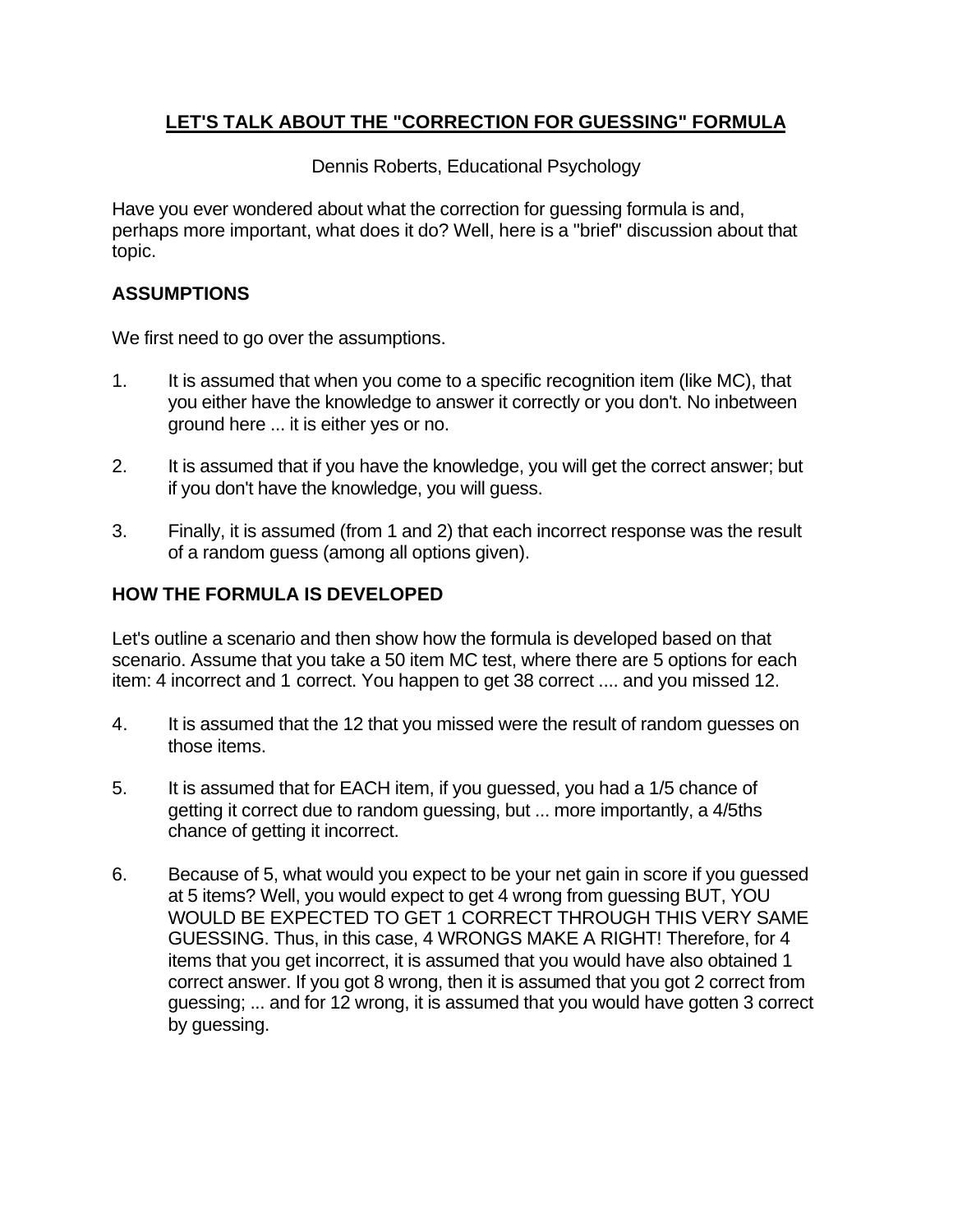- 7. Thus, for our scenario above, when you were observed to have obtained 38 correct and 12 incorrect, it is felt that based on the 12 wrongs you got that we assumed you guessed at, that 3 of the correct responses in your observed score of 38 were also due to guessing. Thus  $\dots$  in this case, we would decrease your  $\#$ correct score from 38 -----> 35.
- 8. 35 is the score that we believe is closer to the true number of items you got based on your knowledge ...
- 9. For this scenario, we have reduced your # correct score by 3 ... or, for each 4 wrongs, we decreased it by 1. For 12 wrongs, we decreased it by 3. Or, since there is a 4 times greater chance of getting it wrong by chance than correct, 1/4th of the number of wrongs are also assumed to be correct by chance. So, we reduce your score by:

Corrected score =  $38 - 3 = 35 = #$  correct -  $#$  wrongs/4) =  $38 - 12/4 = 38 - 3 = 35$ 

10. Therefore, the correction formula reduces the # correct by some fraction of the # of incorrects and, how big that fraction is depends on the number of options there are: the more options, the less will be the correction. The general formula looks as follows:

Corrected score =  $\#$  correct - ( $\#$  incorrect/ $\#$  options - 1)

11. For a true false item, since the chance of answering both correctly or incorrectly is 1/2 ... for each incorrect response we see, we assume that you have guessed at 1 item and gotten it correct. So, the formula will be:

Corrected score = # correct -  $($ # incorrect $/$ # options - 1) =  $=$  # correct - (# incorrect/2 - 1) = # correct - # incorrect

If the scenario above had been based on TF items, the corrected score would have been  $38 - 12 = 26$  as a corrected score.

### **ARE THE ASSUMPTIONS CORRECT?**

- 12. We know of course that the first assumption is NOT true. While some items you might know for sure, others you are not so sure even though you might have SOME information about the content of the item. Thus, if you had some knowledge, then you are likely able to eliminate one or more options as being incorrect ... and thus increase the odds that you will obtain the correct answer.
- 13. We also know that even if assumption 2 is correct, there is no guarantee that you will select the choice that is keyed as the correct choice. Why? That would assume that the items are so well constructed that the knowledgeable examinee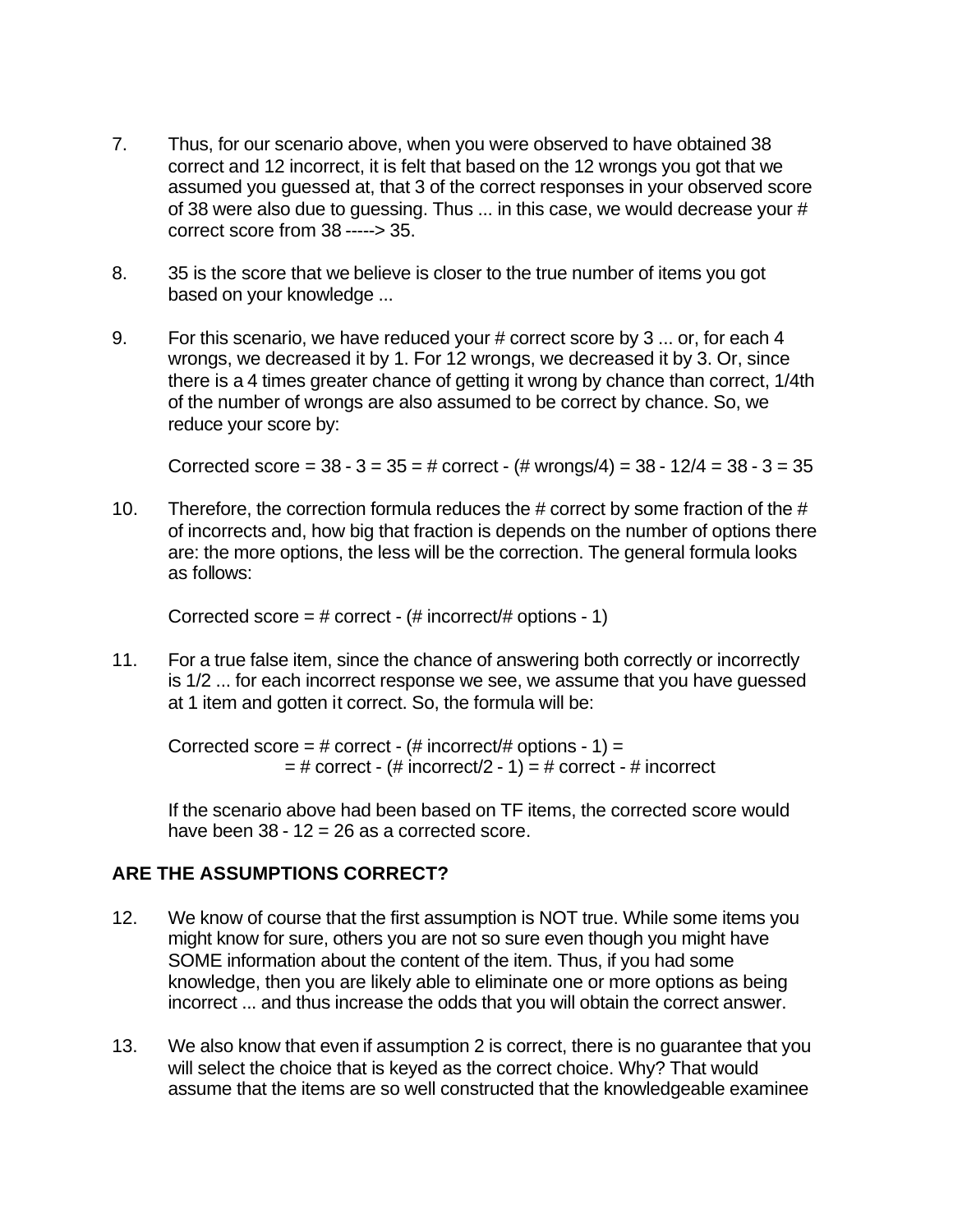can see through the item and find the correct answer. But, due to ambiguity or a number of other things, this may not happen. Now, this is not as major a threat to the violation of the assumptions as the first but, none-the-less, it is such that the second assumption is not completely true.

14. Because of the invalidity of the first assumption, the third assumption cannot be true also. If for example, you have some knowledge about the item, and can eliminate say 2 options of the 5 ... then you MAY guess among the remainder of 3 but ... that's a wild guess out of 3 ... not a wild guess out of 5. In essence, you have made a 3 choice item out of a 5 choicer and, clearly, you have increased the odds of your getting it correct even though you don't have full knowledge.

The bottom line is that the assumptions that are necessary to develop the correction for guessing formula and make it valid are not true, at least not totally.

## **HOW DO THE VIOLATIONS IMPACT ON THE CORRECTED SCORE?**

Well, if you really had been fully guessing on all items, we would expect you to get 10 correct out of 50 items where there were 5 choices each time. So, you would get 10 correct and the correction formula would take 1/4 of the 40 wrongs and subtract from 10 and get you back to 0. Afterall, under this scenario ... since you know NOTHING .... your score should be ZERO! But, because of violation of assumption 1 primarily, there will be many items where you know more than nothing but less than everything. So, in those cases, you will eliminate some options you know are incorrect ... and gain a better chance of guessing among the remainder. So, just for illustration sake, assume that on these 50 items, about 20 are ones you know enough to eliminate 3 options. Now, for these 20, assuming 1 of the remaining 2 is correct and 1 is incorrect, if you guess at all 20 ... you should get about 10 correct and miss about 10. So, in this scenario ... we would have the following:

A. For the 30 that you had no idea of, given 5 options, we would expect that you would get about 1/5 correct or 6. From that ... you would miss about 24. But, from the 20 that you were able to turn into TF kinds of items, you would get about 10 correct and 10 wrong. So, on this test, the total number of wrong would be expected to be about  $24 + 10 = 34$ . Now, putting this into a correction for guessing formula:

Corrected score =  $\#$  correct - ( $\#$  wrong/ $\#$  options - 1)  $= 16 - 34/4 = 16 - 8.5 = 7.5$ 

B. In this case, we would expect your observed test score to be about 7.5 but, if you were really fully guessing at all items, we would expect your score to reduce to 0. Thus, clearly on average, the correction for guessing formula makes assumptions that would **UNDERCORRECT YOUR SCORE** compared to what it assumes to be happening in the case (like the scenario paints) that you either fully know it or don't ... with no inbetween ground possible. That is, the score you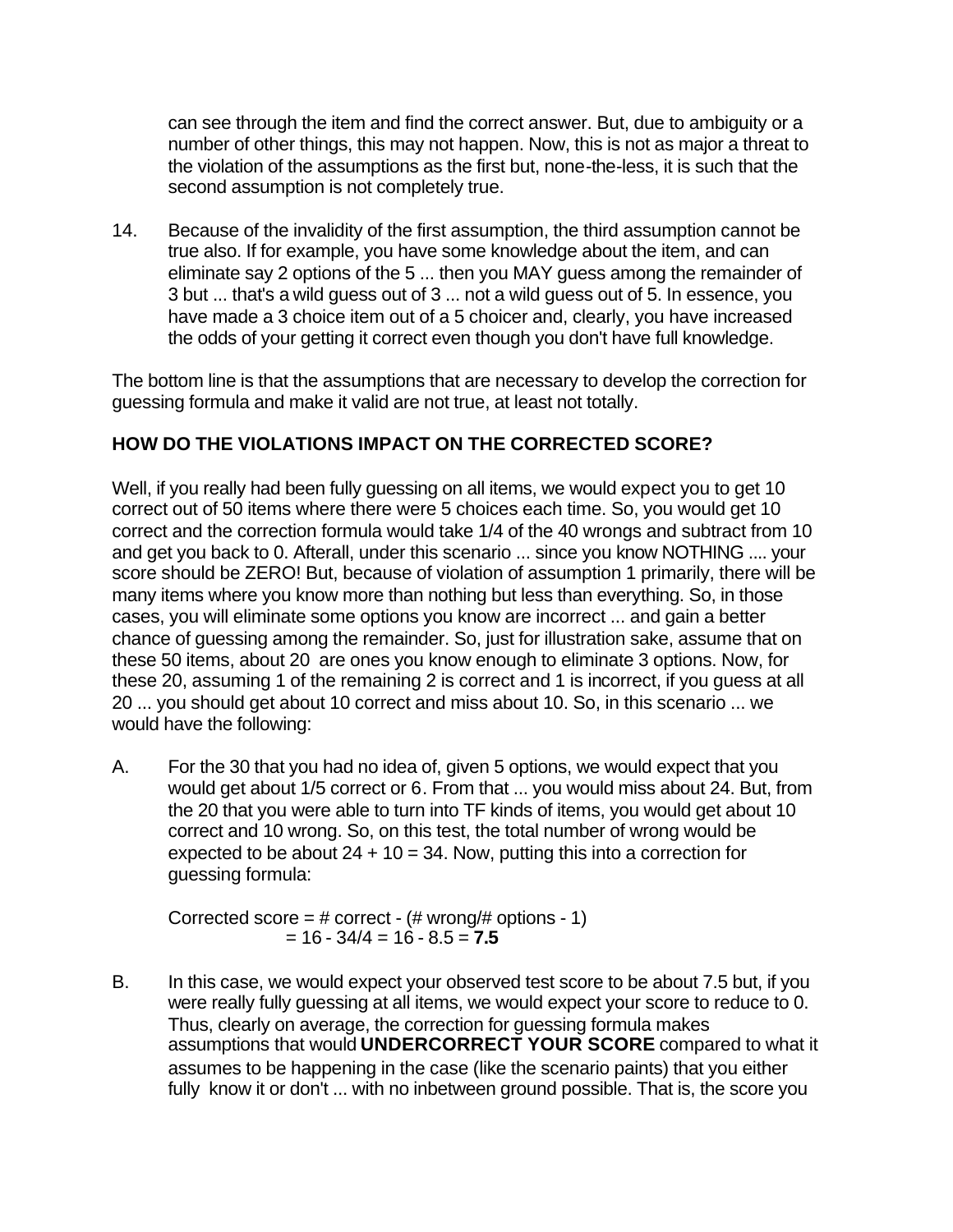actually get will look better than what the correction for guessing formula would assume if you don't have full knowledge on each and every item. In one sense, this is good in that the formula does not make matters worse.

## **WHAT ABOUT OMITTED ITEMS?**

If you get to an item and don't make any response ... the correction for guessing formula is impotent to act. While we could arbitrarily call this an error, since you did not respond, we have no basis to assume that you DON'T know it. Afterall, it is possible that you simply skipped the item on the first encounter but, forgot to go back to it. Therefore, omitted items cannot be assumed to be wrong and therefore, we cannot subtract from the # correct based on omits being considered wrongs. Thus, omits play no role in using the correction for guessing formula. You might say ... WOW .... what a loophole! But, don't get overly excited ... if you don't respond ... you can't get any credit for it either!

## **WHAT IMPACT CAN OMITS HAVE ON THE CORRECTED SCORE?**

Even though omits don't count, they can have some impact on corrected scores. Consider the following. Let's assume that in the scenario above, 2 examinees get 38 correct but ... for the remaining 12 ... which neither really knows ... one omits 4 and the other one does not. For one, we have 38 correct, and 12 wrong; for the other, we have 38 correct and 8 wrong. For the first, the corrected score would be 38 - 12/4 = 35 but for the second, the corrected score would be  $38 - 8/4 = 36$ . In this case, there is a differential correction made and puts the two examinees in different final score positions ... one 35 and the other 36 ... so it would stand to reason that the instructor would treat them differently (ie, perhaps assign different grades) based on their different corrected scores. This is a problem when using the correction for guessing formula IF some examinees omit and some perhaps do not. Assuming the same # of correct responses, differential omitting can (assuming the same amount of remaining knowledge) can force the correction formula into placing one examinee in a different score position than another with the same amount of knowledge. So, what is done?

# **RESPONDING TO ALL ITEMS**

Given the above problem, what is the relationship between corrected scores when omits differentially occur and when omits don't occur? Well ... assuming there are NO omits, if we put into one column your uncorrected score, and into another column your corrected score, there will be a perfect correlation between # correct and corrected score. Try it and see for yourself! Thus, if there are no omits, there is a perfect r between # right and corrected score. But, that is not necessarily the case if there are differential omits.

But, of course, if there are no omits and the r between # right and corrected score, then what is the real reason why or benefit from using the correction formula? While the corrected scores will for sure be lower across the class of examinees, the rank order of examinees will not change. So ... ??? This is a good question and, about the only "excuses" for using the correction formula are: a) to get your score closer to the "truth"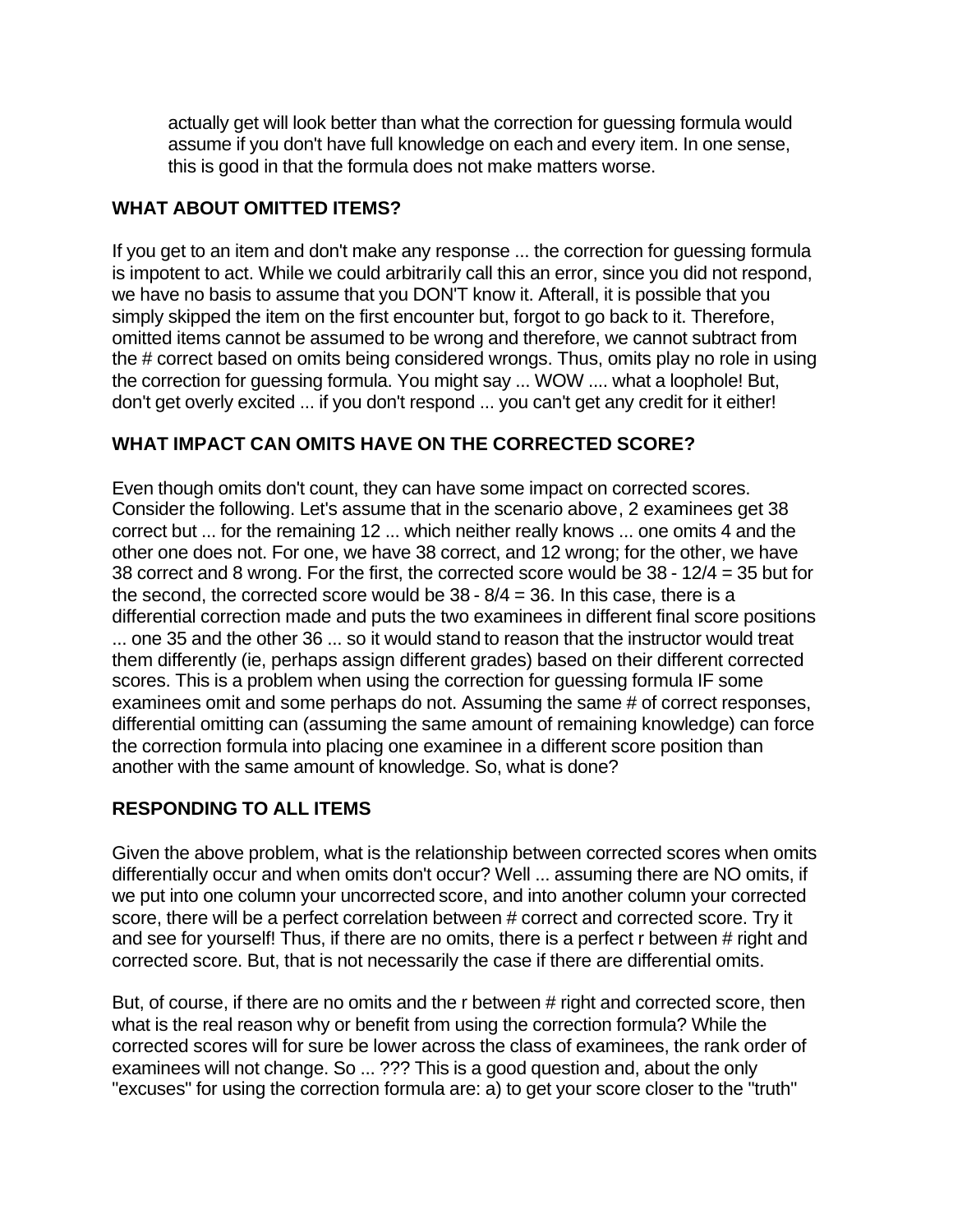and b) to discourage random guessing. After all, guessing adds to the "measurement error" and, that is not good for such things like reliability.

## **WHAT ROLES DO THE DIRECTIONS TO THE EXAMINEE PLAY?**

When you take a test, there are some directions. And ... part of those directions should address the fact of whether or not the correction for guessing formula will be used. Clearly, if you don't inform students of its use, it is sort of NOT telling them the truth about how their test scores will be handled. Such practice would border on unethical behavior .... So, if it is to be used, examinees should be told of that. What should they be told in that case?

Normally, the instructions will inform examinees that they should not engage in complete random guessing on an item. That is, if they have no idea whatsoever about the right answer is ... THEN OMIT THE ITEM. However, if they are really able to eliminate one or more options as being incorrect, then go ahead and make a response since on average, you will be ahead of the game. Such a direction is only fair. But, does it really work?

## **RISK TAKING AND DIRECTIONS ABOUT GUESSING**

If it is planned to use the correction formula, you MUST inform the examinee. But ... who will follow the directions correctly? The ones who will tend to follow the directions and NOT respond when they are not sure are those who tend not to be risk takers; ie, those who are timid about guessing and possibly getting a penalty applied. But, what about those who are risk takers? Well, they will forge "full steam ahead" and more or less ignore the directions NOT to guess if you really don't know it. What will this do? Well, we saw that the first assumption about you either know it or don't cannot possibly be true. Therefore, even on items that you are not completely sure of ... you probably do know something. In that case, if you carefully examine the item, you probably can (across many items like this on the test) can eliminate some of the incorrect response options and therefore increase the likelihood of getting the item correct. In this sense, you beat the correction formula. But, if your are timid ... you are likely to ignore and omit items which you could have perhaps gotten correct if you further considered them. So ... what tends to happen is that those who take the risk tend to gain relative to those who are timid ... BUT WHO HAVE THE SAME LEVEL OF OVERALL KNOWLEDGE! Thus, in a sense, the directions about proper response strategy to the examinee will work against those who are less takers of risks ... ie, FOLLOWING THE DIRECTIONS IS ACTUALLY NOT IN THE BEST INTERESTS OF EXAMINEES!

### **WRAP UP**

Because of the invalidity of the assumptions that "make the correction formula work" and because of the problem that use of directions to the examinee about the application of the correction formula tends to discriminate against timid examinees, the use of the